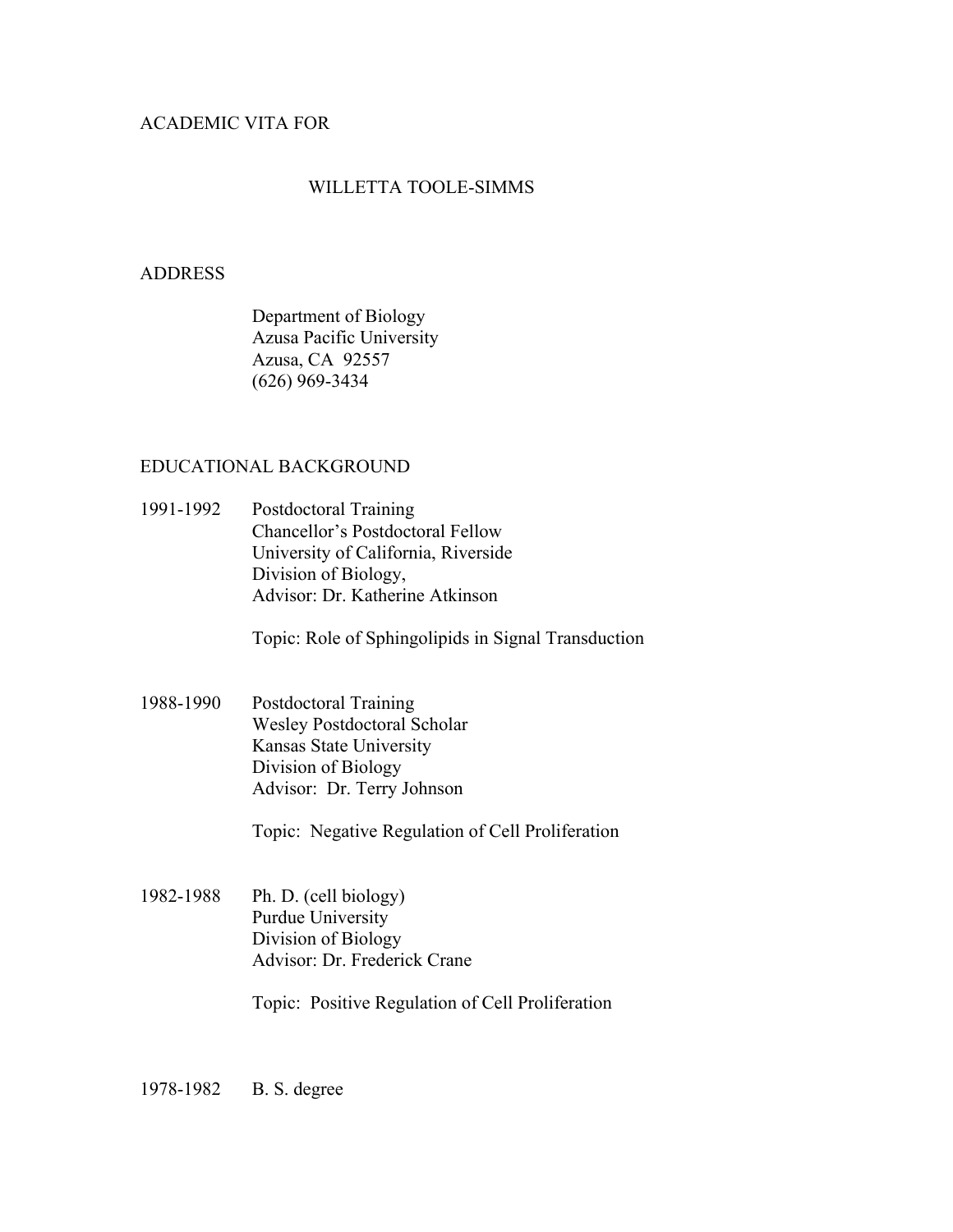Stillman College Department of Biology Honor Thesis Advisor: Dr. Jarnail Singh

## RESEARCH INTEREST

Dr. Simms' research interests are in the regulation of cell growth, especially in cancer cells, and immunology.

# HONORS

Stillman College President of Gamma Iota Sigma Honor Society Alpha Kappa Mu National Honor Society MBRS Fellow Basilus of Alpha Kappa Alpha Sorority Who's Who Among College Students

#### Fisk University

Academic honors in the United Negro College Fund Pre-medical Program

Purdue University Recipient of Purdue Minority Fellowship Member of Black Graduate Association Recipient of MARC Travel Award

Kansas State University Wesley Postdoctoral Scholar

University of California, Riverside Chancellor's Postdoctoral Scholar

Azusa Pacific University

Recipient of Promega Training Grant (2000-2001, 2002-2003) Recognition of Service (5 and 10 years) Who's Who Among American Teachers (2004, 2005, 2006) Recipient of Faculty Research Grant "Effects of Cayenne Pepper and Green Tea on the Reversal of Uncontrolled Cellular Growth" (2000-2001) Recipient of creative teaching grant "A Model to Teach the Transition from Genotype to Phenotype(2005-2006)

RECENT PUBLICATIONS AND REVIEWS "From Genotype to Phenotype", Willetta Toole-Simms, Designing, Implementing and Sustaining a Research-Supportive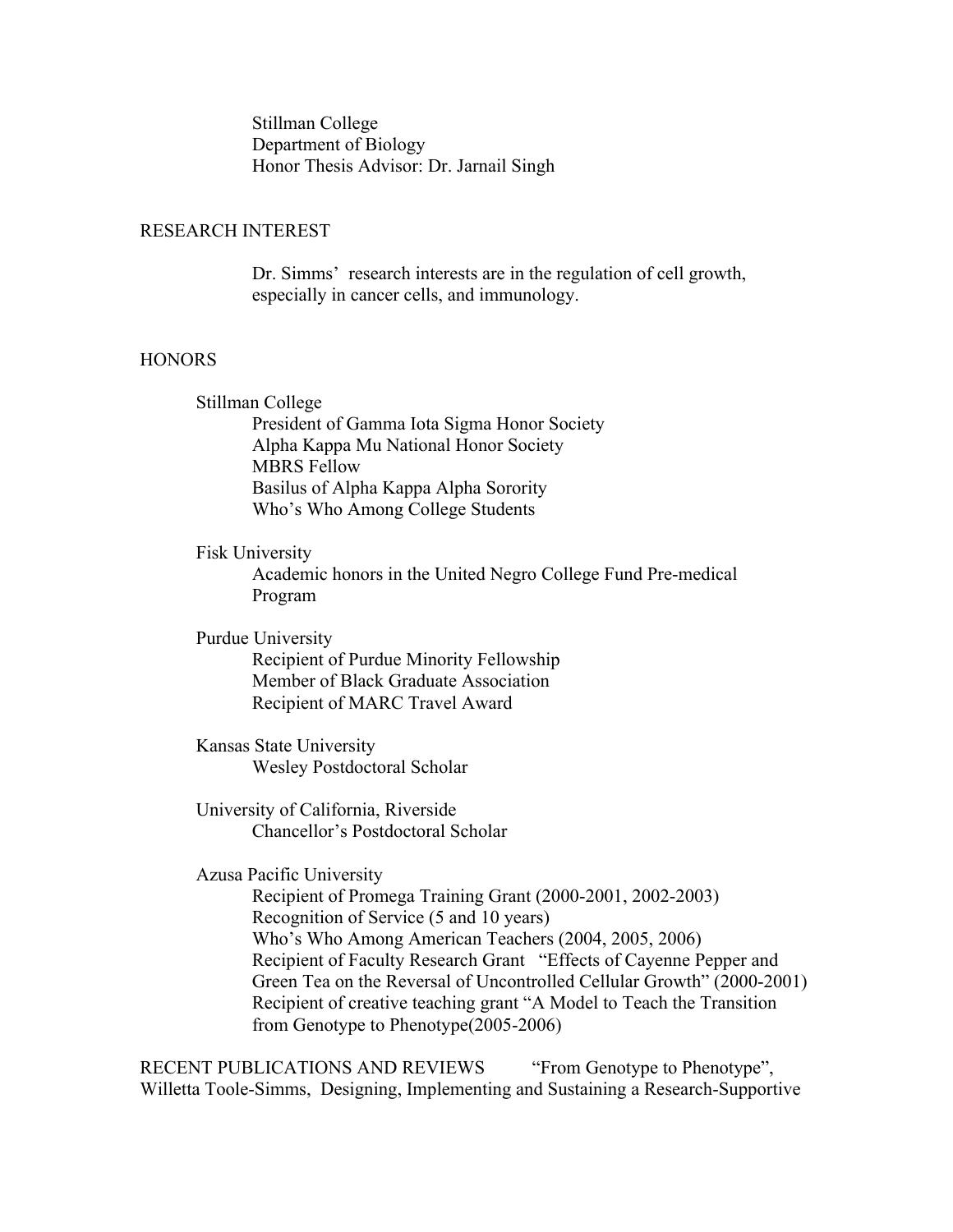Undergraduate Curriculum: A Compendium of Successful Curricular Practices from Faculty and Institutions Engaged in Undergraduate Research, New CUR Publication-Research Supportive UG Curriculum, Washington, D. C, (2007)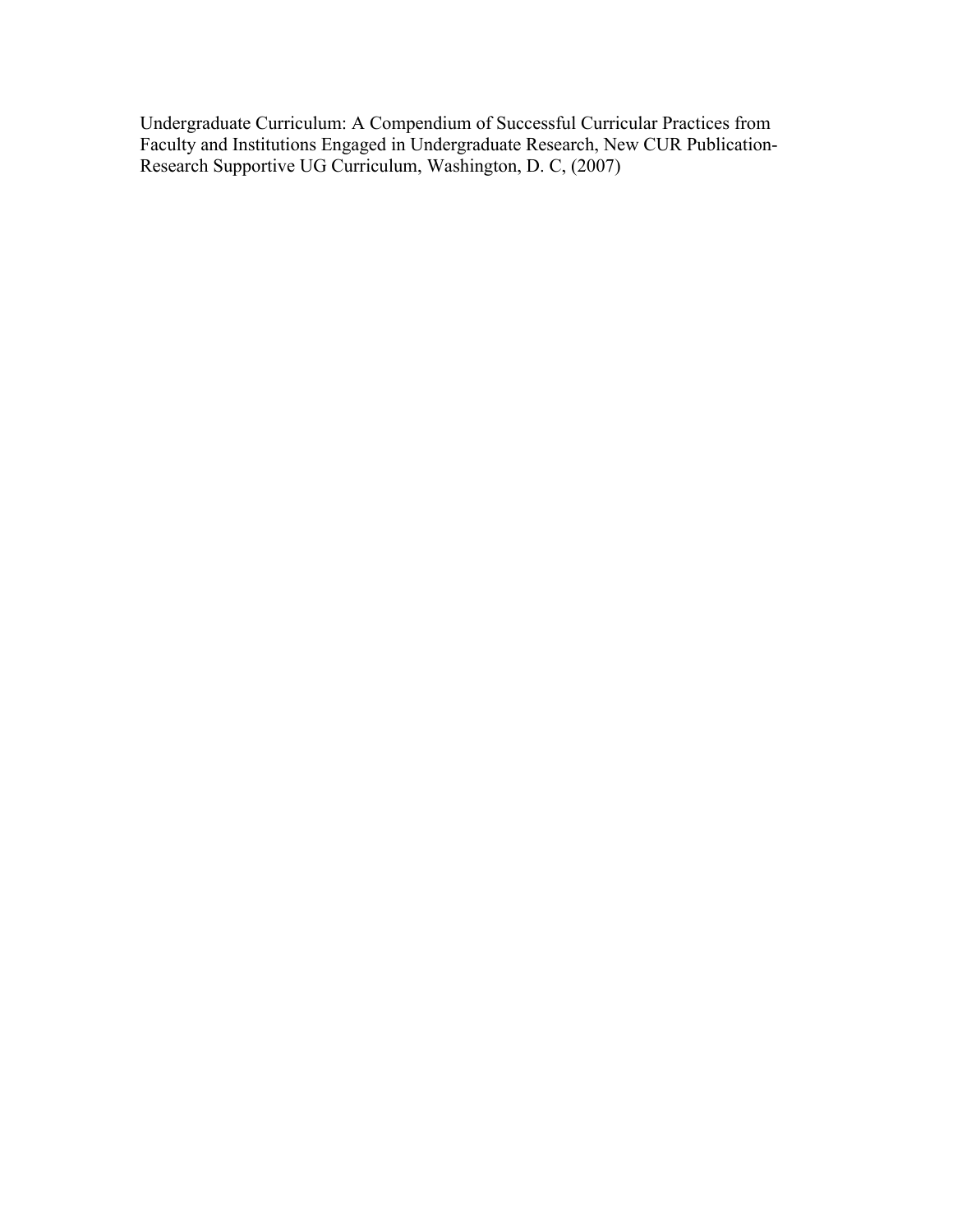## PUBLICATIONS

## STILLMAN COLLEGE

"The Effects of Ochratoxin A on Fetuses of White Mice" W. Toole, MBRS Honor Thesis

### PURDUE UNIVERSITY

"Retinoic Acid Inhibition of Transplasmalemma Diferric Reductase", I. L Sun, W. Toole-Simms, F. L Crane, E. S. Golub, T. Diaz de Pagan, D. J. Morre' and H. Low, Biochemical and Biophysical Research Communication 146:976-982, 1987

"Diferric Transferrin Reduction Stimulates the Na+/H+ Antiport of HeLa Cells", I. L Sun, r. Garcia-Canero, W. Liu, W. Toole-Simms, and F. L. Crane, Biochemical and Biophysical Research Communication 145: 467-473, 1987

"Regulation of Hydrogen Release from HeLa Cells by Diferric Transferrin" W. Toole-Simms, Journal of Bioenergetics and Biomembranes 20: 257-264.

"Reduction of Diferric Transferrin by SV40 Transformed Pineal Cells Stimulate Na+/H+ Antiport Activity" I. L. Sun, W Toole-Simms, F. L. Crane and D. J. Morre' Biochimica et Biophysica Acta 938:17-23, 1988

"Transformation With SV40 Virus Prevents Retinoic Acid Inhibition of Plasma Membrane NADH Diferric Transferrin Reductase in Rat Liver Cells, I. L. Sun, W. Toole-Simms, and F. L. Crane, Journal of Bioenergetics and Biomembranes, 20:383-391, 1988

"Transplasma Membrane Electron and Proton Transport is Inhibited by Chloroquine", W. Simms and D. J. Morre', Biochemistry International 21: 761-769, 1990

"Inhibition of Transplasma Membrane Electron Transport by Monoclonal Antibodies to the Transferrin Receptor", W. Toole-Simms, H. Low, and W. P. Faulk, Biochemical and Biophysical Research Communication 176:1437-1442.

## KANSAS STATE UNIVERSITY

"The Effects of a Sialoglycopeptide on Early Events Associated with Signal Transduction", W. Toole-Simms, D. K. Lodger, H. K Fattaey, and T. C. Johnson, J. Cell Physiology 147: 292-297, 1991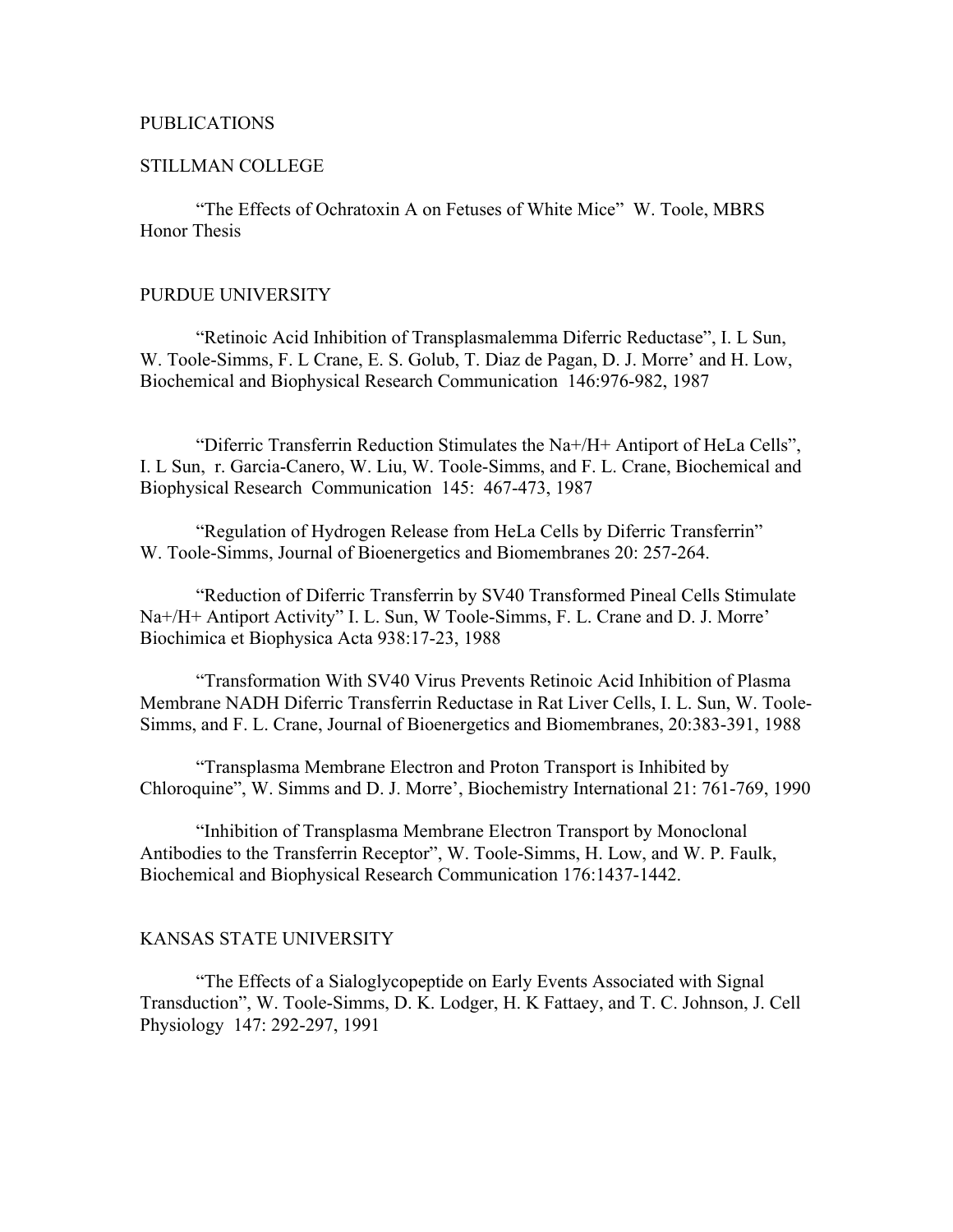"Identification of a Cell Surface Component of Swiss 3T3 Cells Associated with and Inhibition of Cell Division. S. S. Lakshmannarao, W. Toole-Simms, H. K. Fattaey, R. J. Leach and T. C. Johnson, Experimental Cell Research 195:421-425, 1991

# ABSTRACTS

#### PURDUE UNIVERSITY

"Diferric Transferrin Reductase in the Plasma Membrane Activates the Na+/H+ Antiport and is Inhibited by Retinoic Acid", American Society of Cell Biology, 1987

# KANSAS STATE UNIVERSITY

"Binding of a Sialoglycopeptide to a Specific Cell Surface Receptor Inhibits Cell Division in G1" Western Central State Biochemistry

### AZUSA PACIFIC UNIVERSITY

"Isolation of Sphingolipid Bacteria Mutants", West Coast Undergraduate Research Conference San Francisco, CA May, 1993

"Effects of Cayenne Pepper and Green Tea on the Reversal of Uncontrolled Cellular Growth:, West Coast Undergraduate Research Conference, Santa Clarita, CA, May, 2002

#### PRESENTATIONS

#### AZUSA PACIFIC UNIVERSITY

"A Doll Model for Gene Conversion to Phenotype", Association of Christian School International, Anaheim, CA 2002

"How To Teach Cancer Biology," Association of Christian School International, Anaheim, CA 2003

"How To Teach About Immunology", Association of Christian School International, Anaheim, CA 2005

"Expensive Experiments on a Simple Budget", Association of Christian School International, Anaheim, CA 2006

### OTHER SCHOLARLY AND SERVICE ACTIVITIES